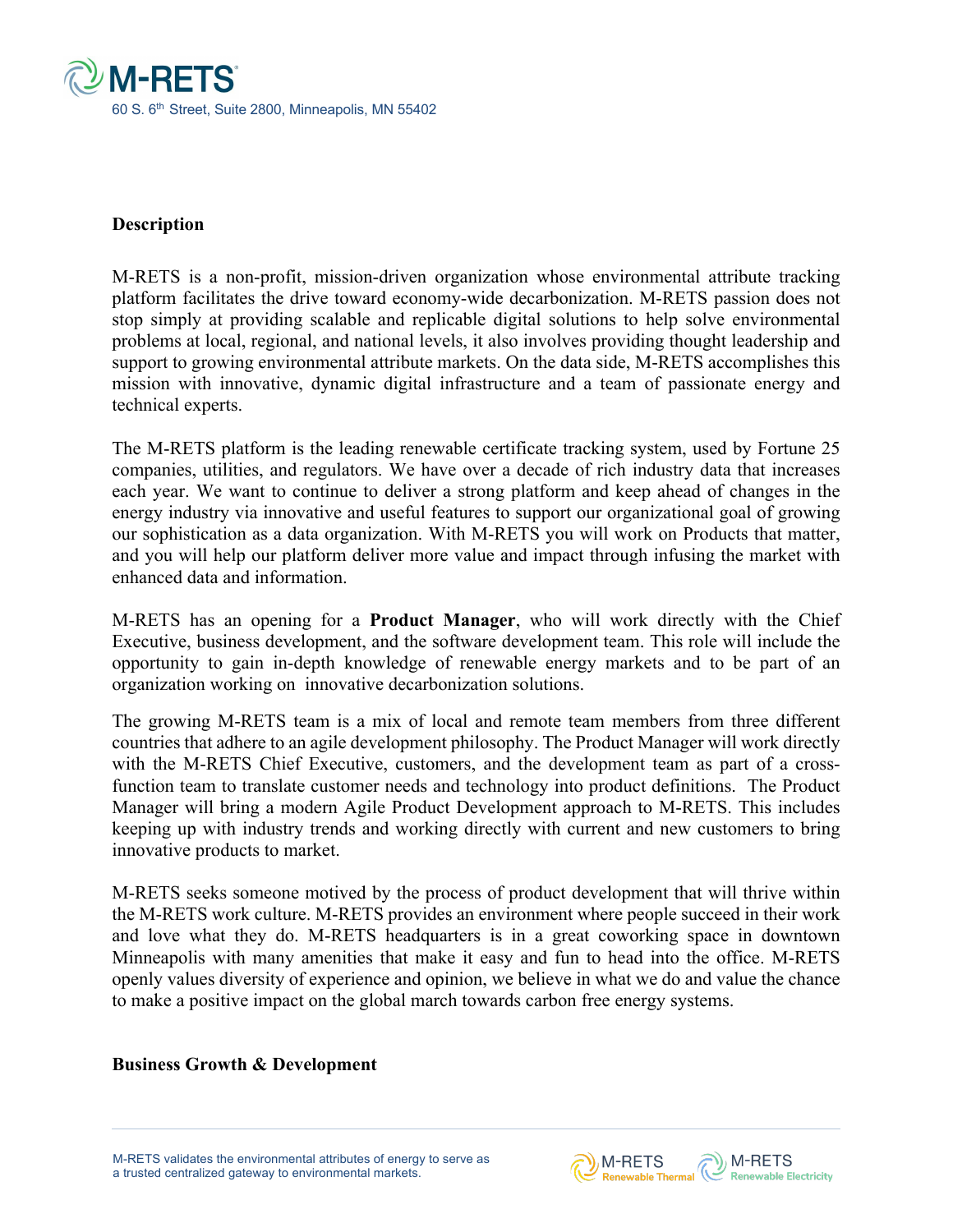

- Understand M-RETS product's position in the current and emerging market and regulatory environments.
- Develop insights that help create commercial competitive advantages.
- Develop commercialization strategies that leverage M-RETS's core capability and achieve scale.
- Clarify, refine, and communicate M-RETS product value proposition.
- Undertake/contribute to market research and financial modelling to inform our value proposition and add value to proposals and approach of potential clients.
- Build highly effective relationships with the market and delivery partners to create mutually beneficial commercial relationships.
- Establish and build relationships and wider networks to identify new opportunities for existing product capability or new development opportunities.
- Create client presentations, proposals and help define pricing  $\&$  terms sheets to build strong and aligned commercial relationships and opportunities.
- Support customers and trial partners to demonstrate value, create delighted customer experiences and growth in platform products and services.
- Help to create content for sales tools (such as case studies, analytics tools, slides etc).

# **Product Development**

- Represent M-RETS as a subject matter expert for our technology and business model and in doing so contribute to M-RETS's growth and reputation as an innovative leader in the market and wider industry.
- Understand customer requirements and define solutions that are meaningful to customer needs, resulting in market leading products
- Maintain the Product Backlog defining feature requirements and prioritizing development work
- Create alignment on goals at the Product level. Co-create OKRs/KPI's and deliver on outcomes for clients and MRETS business.
- Collaborate with CEO and key Product Development team members to maintain and communicate an outcome focused Product Roadmap
- Set goals at the Sprint level to deliver Product Increments on a regular cadence.
- Use high level technical knowledge of the product feature set and its relationship with customers to develop advanced value-focused product features. Partner with developers to co-create solution designs, and deliver on product strategies.
- Implement a data-driven approach to support Product decisions.
- Support internal processes related to product development investment decisions and subsequent design development, testing and release processes.
- Act as a product subject matter expert for the development team and stakeholders on product requirements and product specifications.
- Oversee product readiness and understand when a product is in a state to release to the customer.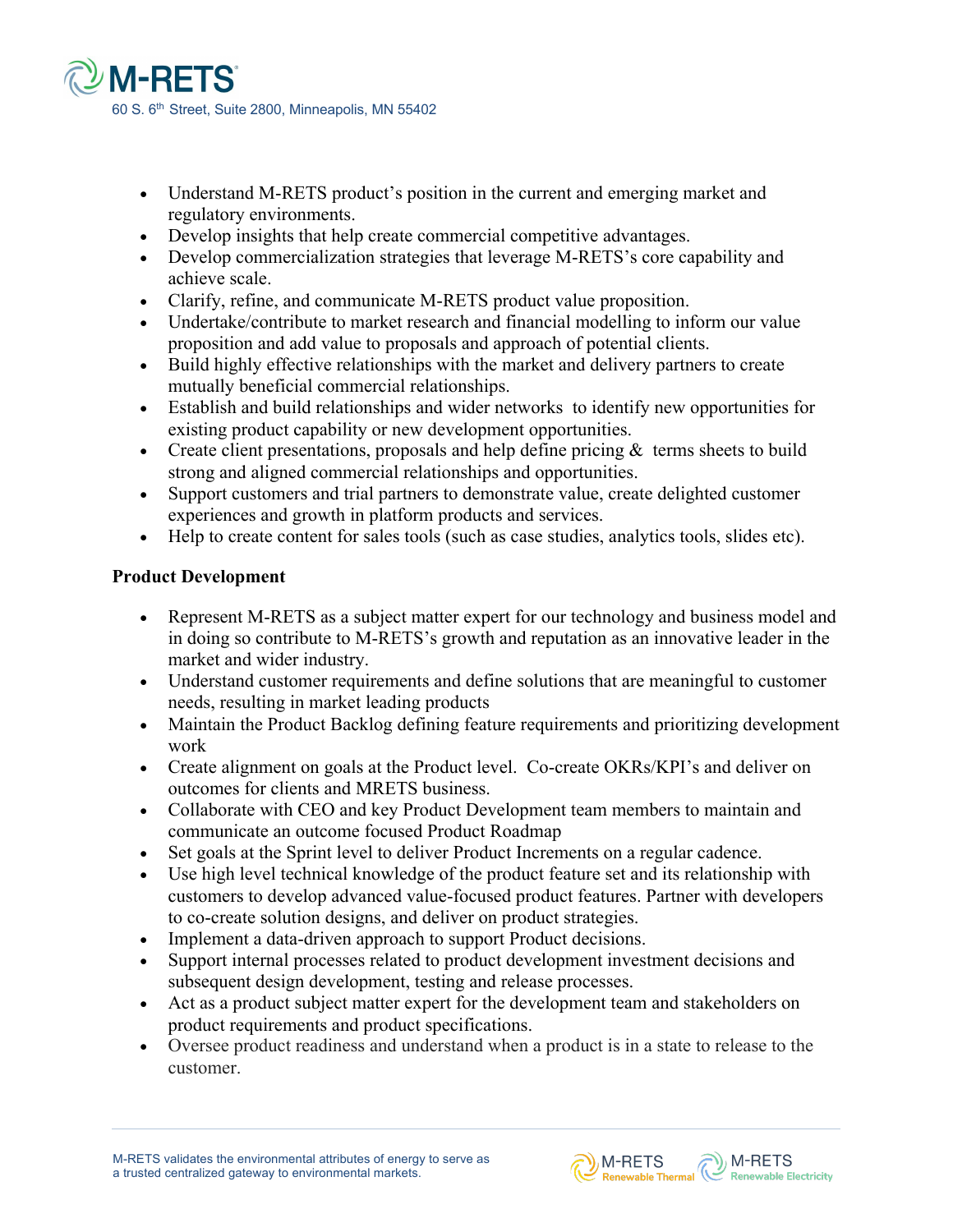

### **Requirements**

- Bachelor's degree or equivalent work experience
- 7+ years' experience as a Product Owner/Manager delivering value while working with one or more teams using an Agile framework in a fast-paced growing company environment.
- Outstanding written and verbal communication skills, including communicating Product vision and creating alignment around goals.
- Experience implementing a data-driven approach to Product development decisions.
- Experience with discovery, forming value hypothesis, experiment design, and measuring outcomes.
- Strong organizational skills and attention to details
- Experience with Lean Startup and LeanUX approaches.
- Comfortable working with a small team of colleagues in a dynamic, fast-paced environment
- CSPO Certification

# Additional Information

**Seniority**

7 – 15 years relevant professional experience

Industry

Software, Decarbonization and Renewable Energy, Renewables & Environment

Type Nonprofit

Salary Range

M-RETS will offer a highly competitive compensation package based on experience and qualifications.

M-RETS Renewable Thermal N-RETS

Employment Type Full-time

Location

Minneapolis, MN, Twin Cities Greater Metro Area - Minnesota and Wisconsin

Work Requirements

M-RETS validates the environmental attributes of energy to serve as a trusted centralized gateway to environmental markets.